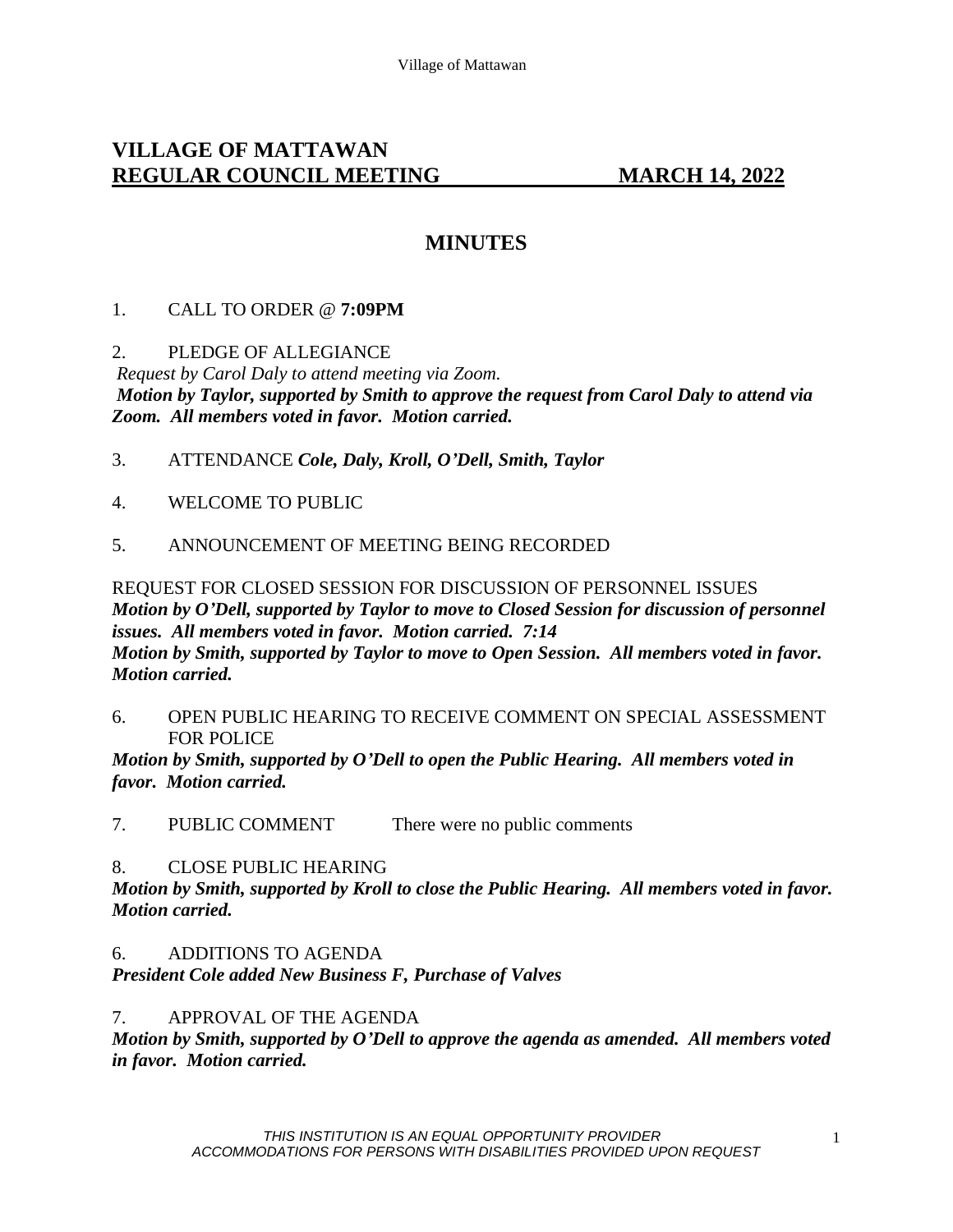# 8. APPROVAL OF THE MINUTES OF **FEBRUARY 28, 2022**

*Motion by O'Dell, supported by Taylor to approve the minutes of February 28, 2022. All members voted in favor. Motion carried.* 

## 9. BILLS TO BE APPROVED IN THE AMOUNT OF **\$77,214.78** *Motion by Smith, supported by O'Dell to approve the bills in the amount of \$77,214.78. Roll call vote taken. All members voted in favor. Motion carried.*

10. LIMITED PUBLIC COMMENT ON ANY AGENDA ITEM *No comments received*

# 11. BOARD AND COMMITTEE REPORTS

- A. FINANCE COMMITTEE CHAIR DALY *No meeting, no report.*
- B. COMMUNICATIONS COMMITTEE CHAIR VACANT *No meeting, no report.*
- C. DPW COMMITTEE CHAIR KROLL *No meeting, no report*
- D. LAW ENFORCEMENT COMMITTEE CHAIR COLE *No meeting, no report*
- E. PARKS & RECREATION COMMITTEE CHAIR SMITH *No meeting, no report*
- F. POLICY & PERSONNEL COMMITTEE CHAIR TAYLOR *March 8, 2022 reported the committee is recommending 2-0 to appoint Lesley Markle to the Council vacancy. All members voted in favor. Motion carried.*
- G. ZONING AND ORDINANCE COMIMTTEE CHAIR O'DELL *No meeting, no report.*
- H. PLANNING COMMISSION LIAISON REPORT LIAISON SMITH *No meeting, No report*
- I. DDA COMMITTEE CHAIR COLE *No meting, no report*
- J. KATS *No meeting, no report*

# 12*.* STAFF REPORTS

- A. DEPARTMENT OF PUBLC WORKS-*Superintendent Anthony* presented his report attached
- B. ATTORNEY'S REPORT *Attorney Graham* will address any items on the agenda as needed
- C. ENGINEER'S REPORT- *Engineer Woodhams reported that DZL is looking at what could be a round-a-bout in front of Charles River. The Main Street culvert project should be closed out soon. He reviewing the easement for the McGillen Avenue Apartments.*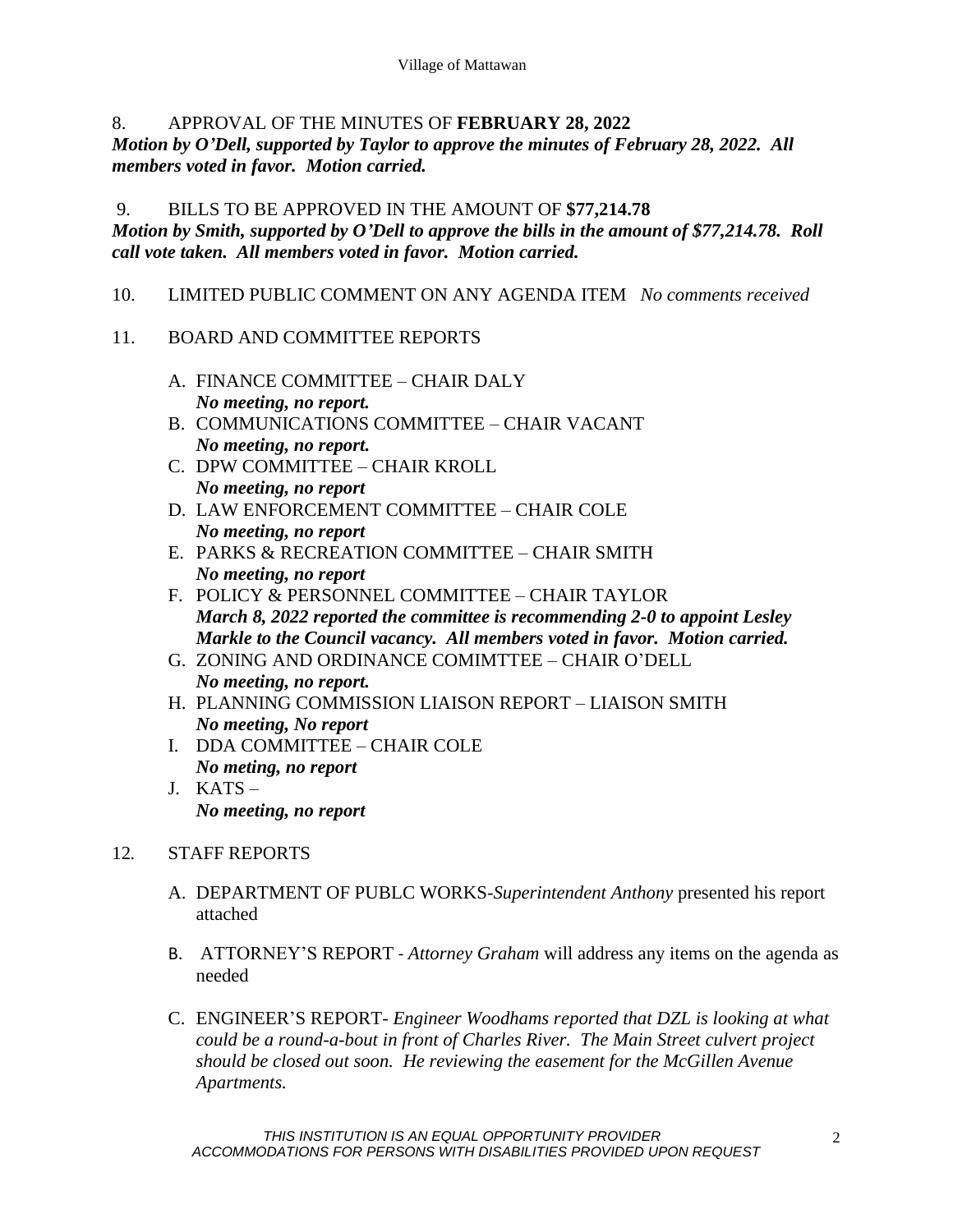### 13. OLD BUSINESS

### A. APPROVE COSTS FOR DRIVING SCHOOL FOR DPW EMPLOYEE IN THE AMOUNT OF \$2,000

*Motion by Daly, supported by Smith to approve the \$2,000 for driving school. Roll call vote taken. All members voted in favor. Motion carried.* 

B. COUNCIL VACANCY-*One letter of interest received from Lesley Markle. There was no recommendation from Policy & Personnel Committee*

*Motion by Smith, supported by Kroll to appoint Lesley Markle to fill the vacancy. Cole, Kroll, O'Dell, Smith and Taylor voted yes. Daly voted no. Motion carried.* 

- 14. NEW BUSINESS
	- A. INSTALLATION OF FIBER INTERNET TO THE MAIN STREET WELL HOUE AND VILLAGE HALL-*See attached Memo for pricing from Midwest Energy and CTS Telecom*

*Motion by Smith, supported by O'Dell to approve the costs of fiber internet from CTS Telecom. Roll call vote taken. All members voted in favor. Motion carried.* 

B. AUTHORIZE PURCHASE OF 2023 FORD F350 4X4 WITH SERVICE BODY AND CRANE INSTALLED FOR \$96,784

*Motion by Smith, supported by O'Dell to authorize the purchase of the 2023 Ford 350. Roll call vote taken. All members voted in favor. Motion carried.* 

C. AUTHORIZE THE PURCHASE OF A NEW COMPUTER BOARD AND OUTPUT SCREEN FROM CUMMINS IN THE AMOUNT OF \$4,375.16

*Motion by Smith, supported by O'Dell to approve the purchase of the new computer board and output screen in the amount not to exceed \$4,375.16. Roll call vote taken. All members voted in favor. Motion carried.* 

D. APPROVAL OF PAY APPLICATION #3 FOR NORTHERN CONSTRUCTION IN THE AMOUNT OF \$14,732.96 FOR CONCORD AVENUE AND MAIN STREET WATERMAIN REPLACEMENT

*Motion by Smith, supported by O'Dell to approve the pay application in the amount of \$14,732.96. Roll call vote taken. All members voted in favor. Motion carried.* 

E. DISCUSSION & DECISION ON SPECIAL ASSESSMENT FOR POLICE (*currently set at 3.5)*

*Motion by Smith, supported by Daly to keep the Police Assessment set at 3.5 mills. Roll call vote taken. Cole, Daly Kroll and Smith voted yes. O'Dell and Taylor voted no. Motion carried.* 

## 15*.* COMMUNICATIONS

-Letter from the City of Kalamazoo regarding the new monthly fixed rate for sewer